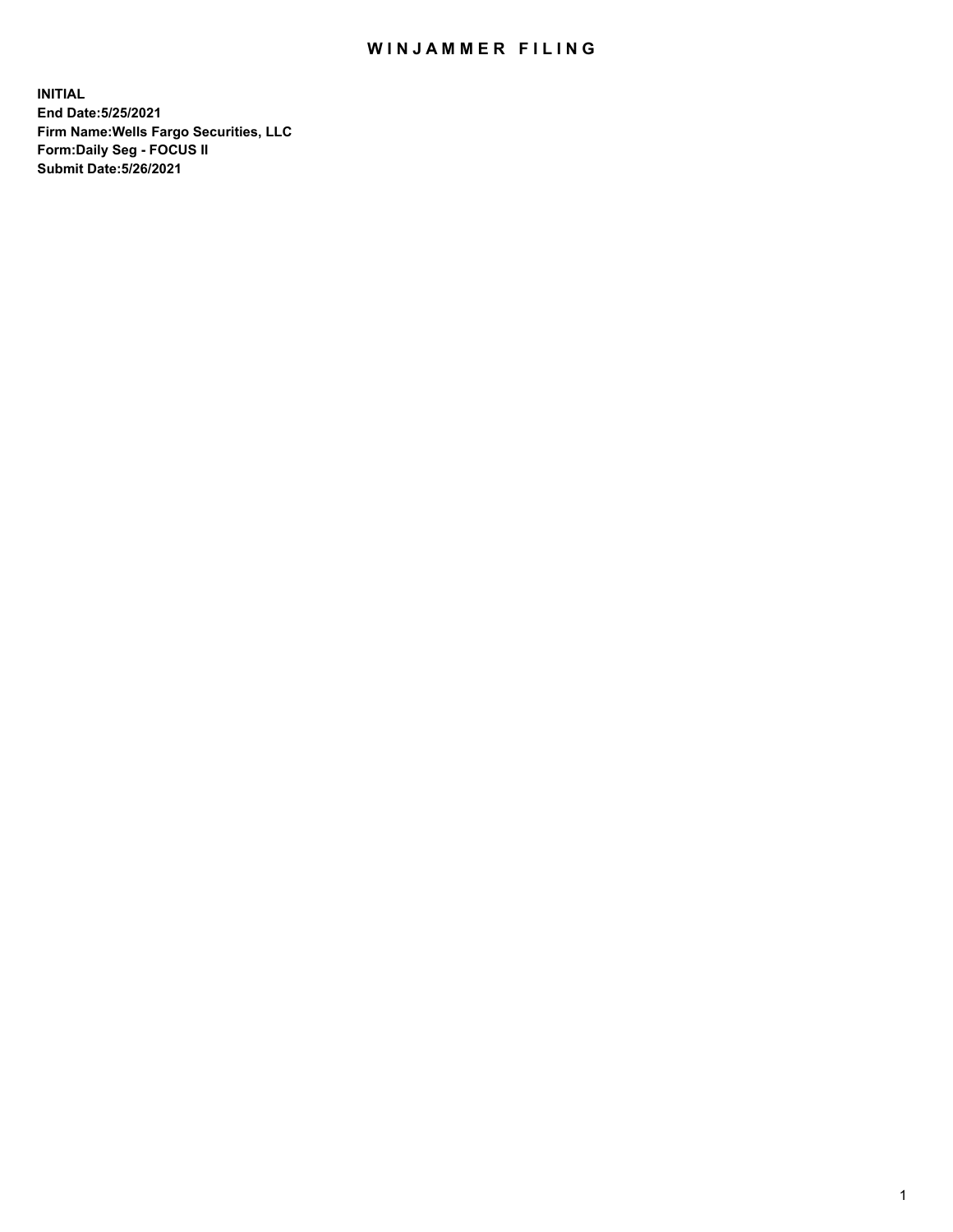**INITIAL End Date:5/25/2021 Firm Name:Wells Fargo Securities, LLC Form:Daily Seg - FOCUS II Submit Date:5/26/2021 Daily Segregation - Cover Page**

| Name of Company                                                                                                                                                                                                                                                                                                                | <b>Wells Fargo Securities LLC</b>                                         |
|--------------------------------------------------------------------------------------------------------------------------------------------------------------------------------------------------------------------------------------------------------------------------------------------------------------------------------|---------------------------------------------------------------------------|
| <b>Contact Name</b>                                                                                                                                                                                                                                                                                                            | <b>James Gnall</b>                                                        |
| <b>Contact Phone Number</b>                                                                                                                                                                                                                                                                                                    | 917-699-6822                                                              |
| <b>Contact Email Address</b>                                                                                                                                                                                                                                                                                                   | james.w.gnall@wellsfargo.com                                              |
| FCM's Customer Segregated Funds Residual Interest Target (choose one):<br>a. Minimum dollar amount: ; or<br>b. Minimum percentage of customer segregated funds required:% ; or<br>c. Dollar amount range between: and; or<br>d. Percentage range of customer segregated funds required between:% and%.                         | 270,000,000<br>$\overline{\mathbf{0}}$<br>0 <sub>0</sub><br>00            |
| FCM's Customer Secured Amount Funds Residual Interest Target (choose one):<br>a. Minimum dollar amount: ; or<br>b. Minimum percentage of customer secured funds required:%; or<br>c. Dollar amount range between: and; or<br>d. Percentage range of customer secured funds required between:% and%.                            | 40,000,000<br>$\overline{\mathbf{0}}$<br>0 <sub>0</sub><br>0 <sub>0</sub> |
| FCM's Cleared Swaps Customer Collateral Residual Interest Target (choose one):<br>a. Minimum dollar amount: ; or<br>b. Minimum percentage of cleared swaps customer collateral required:% ; or<br>c. Dollar amount range between: and; or<br>d. Percentage range of cleared swaps customer collateral required between:% and%. | 400,000,000<br><u>0</u><br>00<br>00                                       |

Attach supporting documents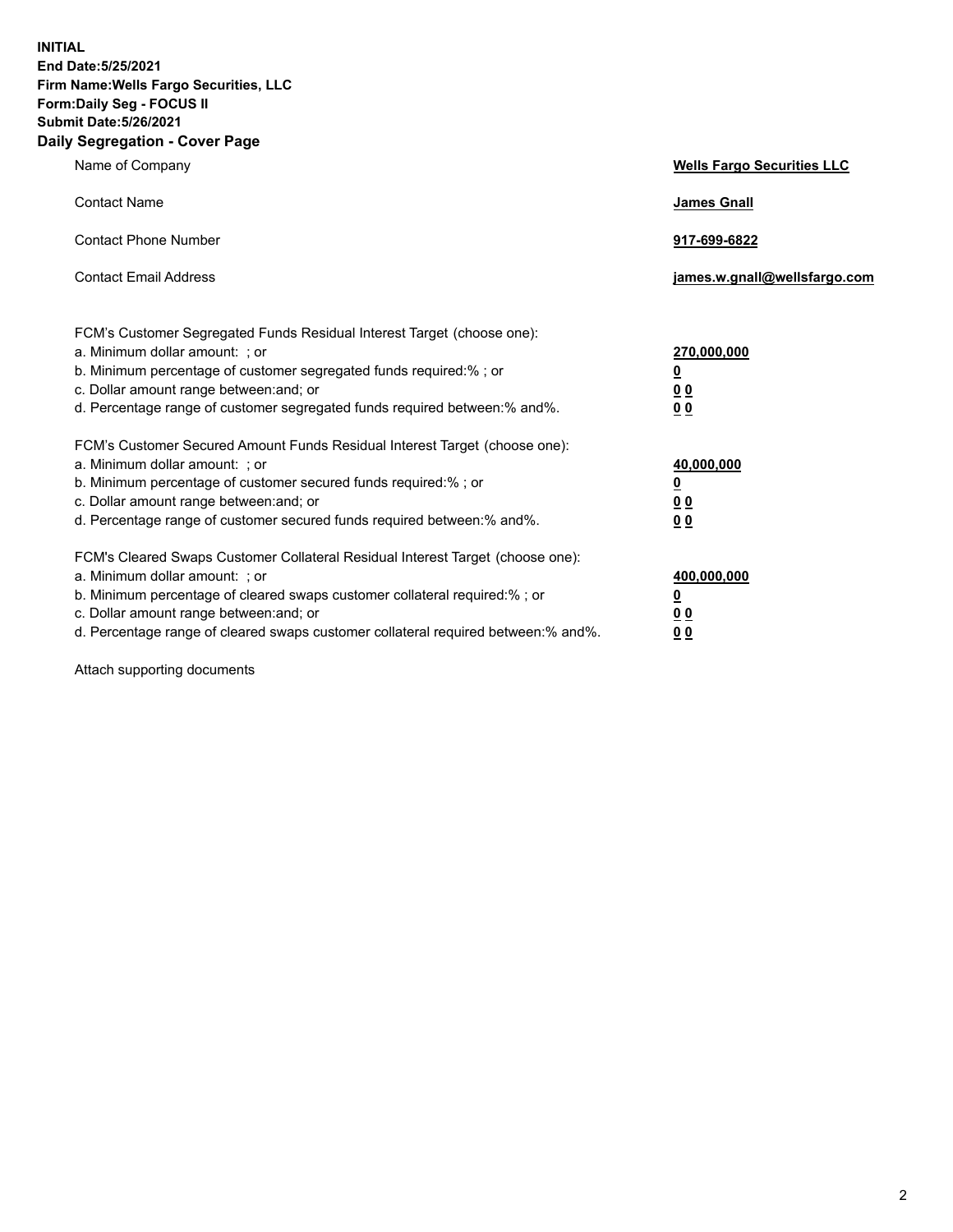**INITIAL End Date:5/25/2021 Firm Name:Wells Fargo Securities, LLC Form:Daily Seg - FOCUS II Submit Date:5/26/2021**

## **Daily Segregation - Secured Amounts**

|    | Foreign Futures and Foreign Options Secured Amounts                                         |                                                |
|----|---------------------------------------------------------------------------------------------|------------------------------------------------|
|    | Amount required to be set aside pursuant to law, rule or regulation of a foreign            | $0$ [7305]                                     |
|    | government or a rule of a self-regulatory organization authorized thereunder                |                                                |
| 1. | Net ledger balance - Foreign Futures and Foreign Option Trading - All Customers             |                                                |
|    | A. Cash                                                                                     | 261,008,609 [7315]                             |
|    | B. Securities (at market)                                                                   | 226,710,301 [7317]                             |
| 2. | Net unrealized profit (loss) in open futures contracts traded on a foreign board of trade   | -714,086 [7325]                                |
| 3. | Exchange traded options                                                                     |                                                |
|    | a. Market value of open option contracts purchased on a foreign board of trade              | 29 [7335]                                      |
|    | b. Market value of open contracts granted (sold) on a foreign board of trade                | <b>-72,104</b> [7337]                          |
| 4. | Net equity (deficit) (add lines 1. 2. and 3.)                                               | 486,932,749 [7345]                             |
| 5. | Account liquidating to a deficit and account with a debit balances - gross amount           | 2,900,269 [7351]                               |
|    | Less: amount offset by customer owned securities                                            | -2,899,283 [7352] 986 [7354]                   |
| 6. | Amount required to be set aside as the secured amount - Net Liquidating Equity              | 486,933,735 [7355]                             |
|    | Method (add lines 4 and 5)                                                                  |                                                |
| 7. | Greater of amount required to be set aside pursuant to foreign jurisdiction (above) or line | 486,933,735 [7360]                             |
|    | 6.                                                                                          |                                                |
|    | FUNDS DEPOSITED IN SEPARATE REGULATION 30.7 ACCOUNTS                                        |                                                |
| 1. | Cash in banks                                                                               |                                                |
|    | A. Banks located in the United States                                                       | 67,189,467 [7500]                              |
|    | B. Other banks qualified under Regulation 30.7                                              | 63,034,689 [7520] 130,224,156                  |
|    |                                                                                             | [7530]                                         |
| 2. | <b>Securities</b>                                                                           |                                                |
|    | A. In safekeeping with banks located in the United States                                   | 122,385,704 [7540]                             |
|    | B. In safekeeping with other banks qualified under Regulation 30.7                          | 0 [7560] 122,385,704 [7570]                    |
| 3. | Equities with registered futures commission merchants                                       |                                                |
|    | A. Cash                                                                                     | 55,558,188 [7580]                              |
|    | <b>B.</b> Securities                                                                        | 109,329,607 [7590]                             |
|    | C. Unrealized gain (loss) on open futures contracts                                         | -39,162,887 [7600]                             |
|    | D. Value of long option contracts                                                           | 29 [7610]                                      |
|    | E. Value of short option contracts                                                          | <mark>-72,104</mark> [7615] 125,652,833 [7620] |
| 4. | Amounts held by clearing organizations of foreign boards of trade                           |                                                |
|    | A. Cash                                                                                     | $0$ [7640]                                     |
|    | <b>B.</b> Securities                                                                        | $0$ [7650]                                     |
|    | C. Amount due to (from) clearing organization - daily variation                             | $0$ [7660]                                     |
|    | D. Value of long option contracts                                                           | $0$ [7670]                                     |
|    | E. Value of short option contracts                                                          | 0 [7675] 0 [7680]                              |
| 5. | Amounts held by members of foreign boards of trade                                          |                                                |
|    | A. Cash                                                                                     | 5,269,962 [7700]                               |
|    | <b>B.</b> Securities                                                                        | 220,126,966 [7710]                             |
|    | C. Unrealized gain (loss) on open futures contracts                                         | 12,805,065 [7720]                              |
|    | D. Value of long option contracts                                                           | $0$ [7730]                                     |
|    | E. Value of short option contracts                                                          |                                                |
| 6. | Amounts with other depositories designated by a foreign board of trade                      | 0 [7735] 238,201,993 [7740]                    |
| 7. | Segregated funds on hand                                                                    | $0$ [7760]<br>$0$ [7765]                       |
| 8. | Total funds in separate section 30.7 accounts                                               |                                                |
| 9. | Excess (deficiency) Set Aside for Secured Amount (subtract line 7 Secured Statement         | 616,464,686 [7770]<br>129,530,951 [7380]       |
|    | Page 1 from Line 8)                                                                         |                                                |
|    |                                                                                             |                                                |

- 10. Management Target Amount for Excess funds in separate section 30.7 accounts **40,000,000** [7780]
- 11. Excess (deficiency) funds in separate 30.7 accounts over (under) Management Target **89,530,951** [7785]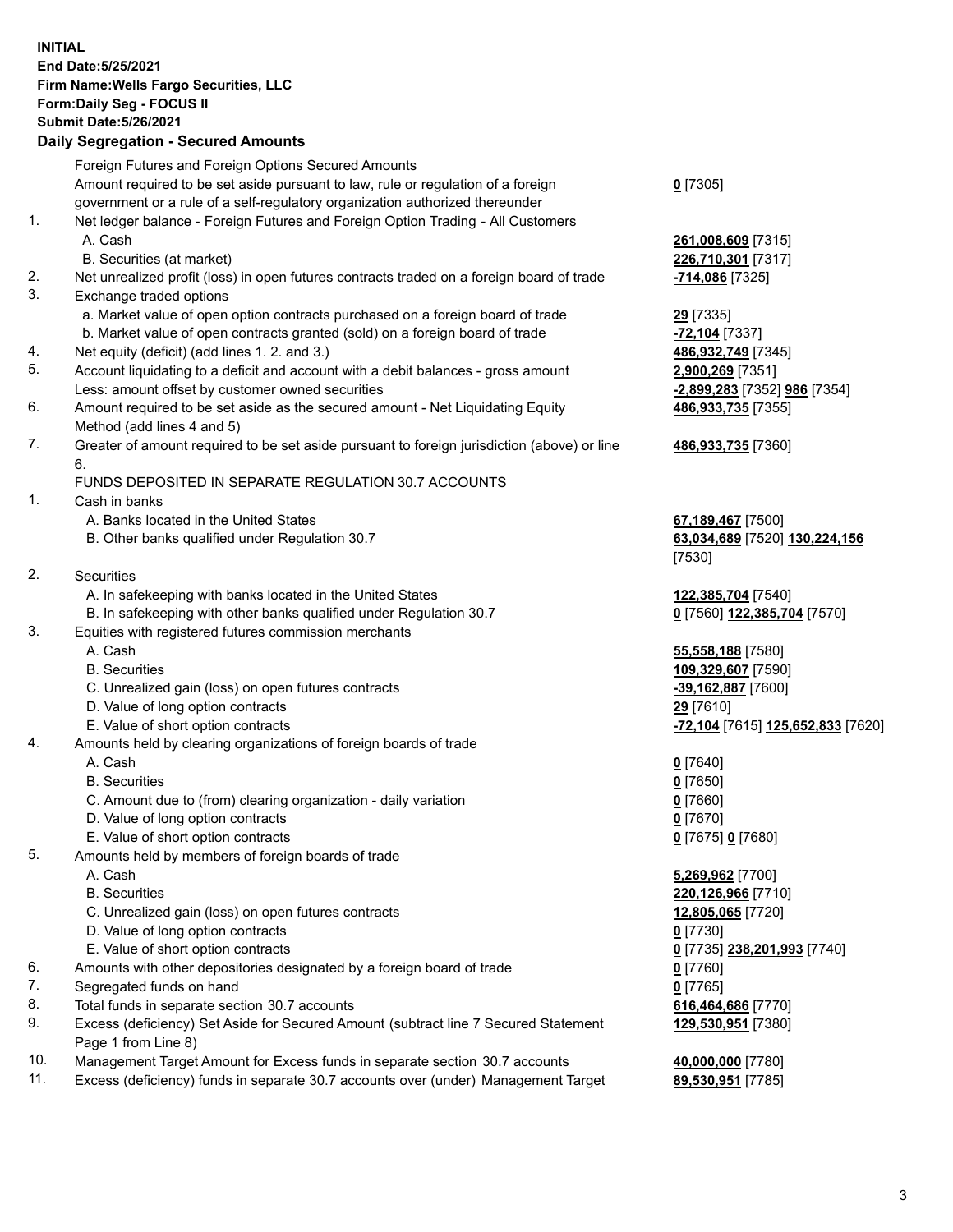**INITIAL End Date:5/25/2021 Firm Name:Wells Fargo Securities, LLC Form:Daily Seg - FOCUS II Submit Date:5/26/2021**

## **Daily Segregation - Segregation Statement**

SEGREGATION REQUIREMENTS(Section 4d(2) of the CEAct)

|     | SEGNEGATION NEQUINEMENTS(SEGION 40(2) OF THE CEAGO                                  |                               |
|-----|-------------------------------------------------------------------------------------|-------------------------------|
| 1.  | Net ledger balance                                                                  |                               |
|     | A. Cash                                                                             | 3,503,347,156 [7010]          |
|     | B. Securities (at market)                                                           | 1,949,026,575 [7020]          |
| 2.  | Net unrealized profit (loss) in open futures contracts traded on a contract market  | -734,798,990 [7030]           |
| 3.  | Exchange traded options                                                             |                               |
|     | A. Add market value of open option contracts purchased on a contract market         | 616,269,750 [7032]            |
|     | B. Deduct market value of open option contracts granted (sold) on a contract market | -724,394,363 [7033]           |
| 4.  | Net equity (deficit) (add lines 1, 2 and 3)                                         | 4,609,450,128 [7040]          |
| 5.  | Accounts liquidating to a deficit and accounts with                                 |                               |
|     | debit balances - gross amount                                                       | 103,836,645 [7045]            |
|     | Less: amount offset by customer securities                                          | -102,246,134 [7047] 1,590,511 |
|     |                                                                                     | [7050]                        |
| 6.  | Amount required to be segregated (add lines 4 and 5)                                | 4,611,040,639 [7060]          |
|     | FUNDS IN SEGREGATED ACCOUNTS                                                        |                               |
| 7.  | Deposited in segregated funds bank accounts                                         |                               |
|     | A. Cash                                                                             | 219,747,204 [7070]            |
|     | B. Securities representing investments of customers' funds (at market)              | 10,000,000 [7080]             |
|     | C. Securities held for particular customers or option customers in lieu of cash (at | 945,663,381 [7090]            |
|     | market)                                                                             |                               |
| 8.  | Margins on deposit with derivatives clearing organizations of contract markets      |                               |
|     | A. Cash                                                                             | 1,566,930,461 [7100]          |
|     | B. Securities representing investments of customers' funds (at market)              | 1,490,739,077 [7110]          |
|     | C. Securities held for particular customers or option customers in lieu of cash (at | 1,003,363,194 [7120]          |
|     | market)                                                                             |                               |
| 9.  | Net settlement from (to) derivatives clearing organizations of contract markets     | -25,432,760 [7130]            |
| 10. | Exchange traded options                                                             |                               |
|     | A. Value of open long option contracts                                              | 616,269,750 [7132]            |
|     | B. Value of open short option contracts                                             | <u>-724,394,363</u> [7133]    |
| 11. | Net equities with other FCMs                                                        |                               |
|     | A. Net liquidating equity                                                           | $0$ [7140]                    |
|     | B. Securities representing investments of customers' funds (at market)              | $0$ [7160]                    |
|     | C. Securities held for particular customers or option customers in lieu of cash (at | $0$ [7170]                    |
|     | market)                                                                             |                               |
| 12. | Segregated funds on hand                                                            | $0$ [7150]                    |
| 13. | Total amount in segregation (add lines 7 through 12)                                | 5,102,885,944 [7180]          |
| 14. | Excess (deficiency) funds in segregation (subtract line 6 from line 13)             | 491,845,305 [7190]            |
| 15. | Management Target Amount for Excess funds in segregation                            | 270,000,000 [7194]            |
| 16. | Excess (deficiency) funds in segregation over (under) Management Target Amount      | 221,845,305 [7198]            |
|     | <b>Excess</b>                                                                       |                               |